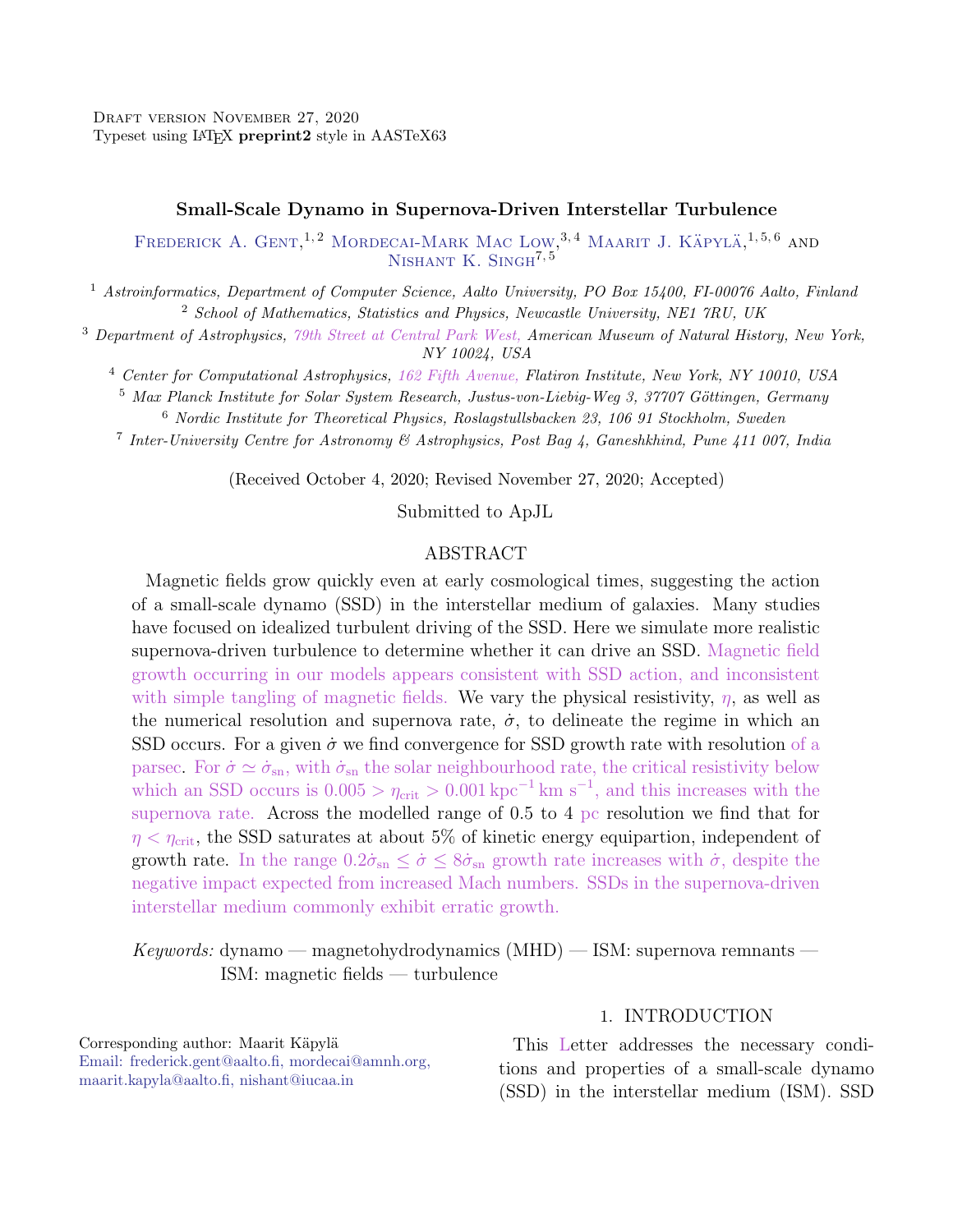acts at small eddy scales of turbulence, driving magnetic field growth at correspondingly short timescales. The large-scale dynamo (LSD) with much longer turnover times generates magnetic fields ordered on kiloparsec scales. Hence, capturing LSD alongside the faster growing modes of SSD in simulations is computationally challenging. However, interaction between SSD and LSD modes likely fundamentally determines the evolution and structure of the magnetic field.

Many simulations of supernova- (SN)-driven turbulence with realistic vertical stratification (e.g., [de Avillez & Breitschwerdt](#page-10-0) [2005;](#page-10-0) [Piontek](#page-10-1) [& Ostriker](#page-10-1) [2007;](#page-10-1) [Hill et al.](#page-10-2) [2012;](#page-10-2) [Hennebelle &](#page-10-3) [Iffrig](#page-10-3) [2014\)](#page-10-3) have no mechanism to induce LSD, such as rotation and shear. Strong ordered magnetic field effects are modelled by imposition of a background, typically uniform, magnetic field. Some large-scale models do seek to include LSD (e.g., [Korpi et al.](#page-10-4) [1999;](#page-10-4) [Gressel et al.](#page-10-5) [2008;](#page-10-5) [Hanasz et al.](#page-10-6) [2009;](#page-10-6) [Wang & Abel](#page-10-7) [2009;](#page-10-7) [Pakmor et al.](#page-10-8) [2017;](#page-10-8) [Gressel & Elstner](#page-10-9) [2020\)](#page-10-9), but show no SSD, or appear to find SSD within the context of halo-disk scale flows (e.g., [Rieder](#page-10-10) [& Teyssier](#page-10-10) [2016;](#page-10-10) [Steinwandel et al.](#page-10-11) [2019\)](#page-10-11), but capture no LSD. [Gent et al.](#page-10-12) [\(2013a,](#page-10-12) with additional analysis by [Evirgen et al.](#page-10-13) [2017\)](#page-10-13) appear to include an SSD with an LSD. To confirm this and determine its effect on LSD, we must understand the properties of the SSD.

Any magnetic noise produced by tangling of a large-scale field will also grow exponentially if an LSD is present. This noise can play an important role in quenching the LSD. We need to discriminate this effect from an SSD.

Previous experiments (e.g., [Balsara et al.](#page-9-0) [2004,](#page-9-0) hereafter BKMM4; [Balsara & Kim](#page-9-1) [2005;](#page-9-1) [Mac Low et al.](#page-10-14) [2005\)](#page-10-14) examined the SN-driven SSD. The limited resolution study of BKMM4 did not allow demonstration of solution convergence. Applying a weak imposed uniform field with ideal magnetohydrodynamics (MHD), dependencies on magnetic Reynolds (Rm) or

Prandtl (Pm) numbers were not explored. We shall show that the amplification of their field is a result of SSD action and not just tangling of the field.

In this Letter we first compare the SSD to tangling in an idealized simulation (Sect. [2\)](#page-1-0). We then describe our models of SN-driven turbulence for demonstrating the action of SSD (Sect. [3\)](#page-2-0). Simulations use the PENCIL CODE<sup>[1](#page-1-1)</sup>. A broad resolution and parameter study allows us to show numerical convergence and determine the critical resistivity for excitation of an SSD, which we follow to saturation (Sect. [4\)](#page-3-0). This provides objective criteria for the action of SSD in simulations (such as [Gent et al.](#page-10-12) [2013a;](#page-10-12) [Gressel & Elstner](#page-10-9) [2020;](#page-10-9) [Steinwandel](#page-10-11) [et al.](#page-10-11) [2019\)](#page-10-11). Finally, we conclude in Sect. [5.](#page-9-2)

# <span id="page-1-0"></span>2. DISENTANGLING THE DYNAMO

Previous SSD studies have examined Pm dependence with stochastic nonhelical forcing, including at high Mach number (e.g., [Haugen](#page-10-15) [et al.](#page-10-15) [2003,](#page-10-15) [2004a,](#page-10-16)[b;](#page-10-17) [Federrath et al.](#page-10-18) [2011,](#page-10-18) [2014\)](#page-10-19). Here we specifically seek to illustrate differences between tangling and SSD. Nonhelical random forcing is applied at wavenumber  $k_f/k_1 = 8$  to 256<sup>3</sup> zone, 2 $\pi$ -periodic, isothermal boxes. The lowest wavenumber in the domain is  $k_1 = 1$  and the largest is the Nyquist frequency  $k/k_1 = 128$ . The imposed uniform field has  $e_B \simeq 6 \cdot 10^{-22} \overline{e_K}$ , where  $\overline{e_K}$  is the timeaveraged kinetic energy density. Two simulations are distinguished by use of dimensionless resistivity  $\eta = 10^{-4}$  and  $\eta = 2 \cdot 10^{-3}$  and viscosity  $\nu = 5 \cdot 10^{-3}$ . These yield Rm = 150, with  $Pm = 50$ , exciting an SSD, and  $Rm = 7.4$  with  $Pm = 2.5$ , inhibiting the dynamo so that amplification is limited to tangling of the imposed field.

<span id="page-1-1"></span><sup>1</sup> <https://github.com/pencil-code>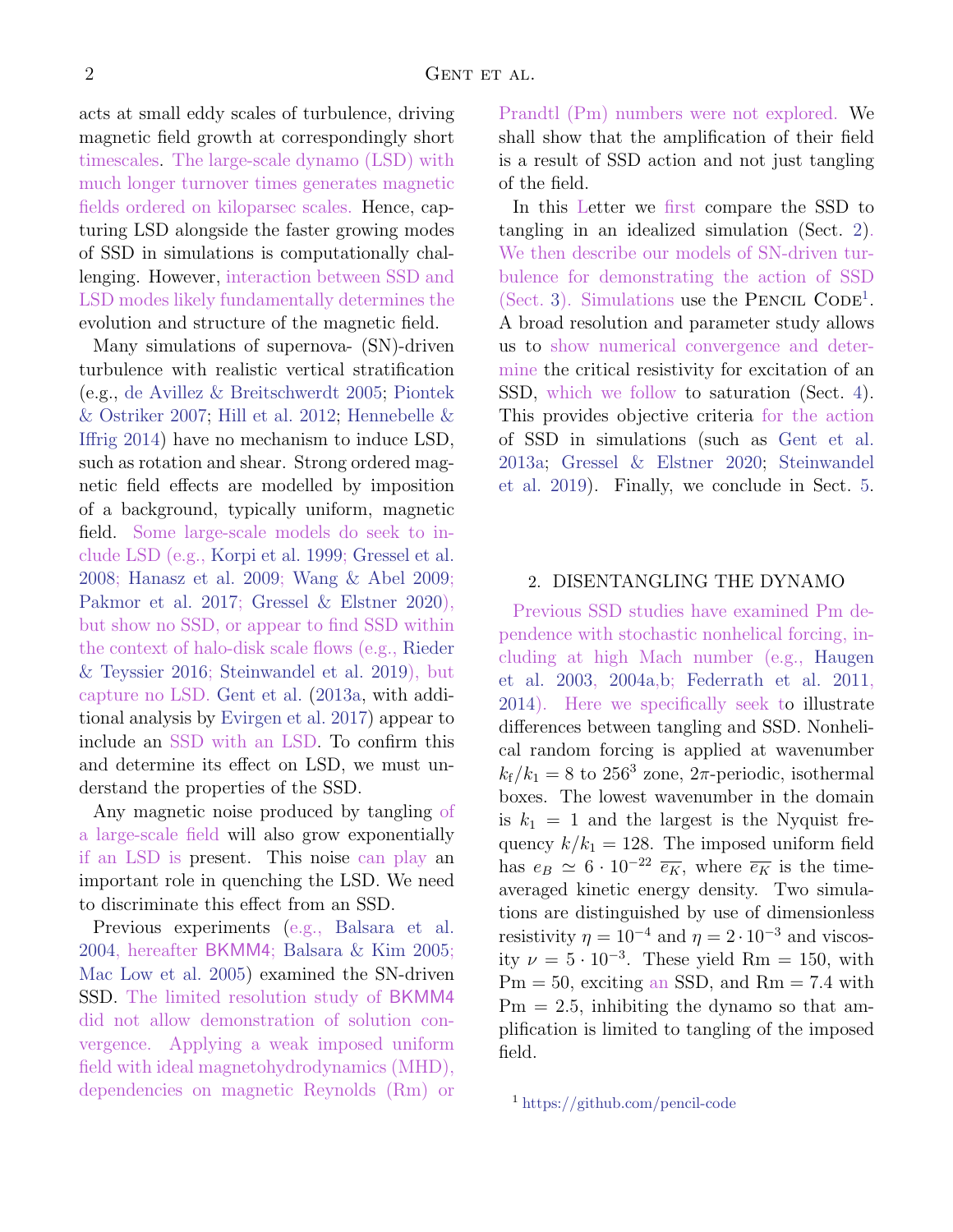

<span id="page-2-1"></span>Figure 1. (a) Mean magnetic energy density,  $e_B$ , with nonhelical random forcing, scaled to timeaveraged kinetic energy density,  $\overline{e_K}$ . Inset: early zoom-in of linear growth of tangled field. Time is normalised by eddy turnover time,  $1/k_f u_{\rm rms}$ . Compensated power spectra of kinetic energy  $P_k$  and magnetic energy  $P_B$  for (b) SSD and (c) tangling, at times given in the legends. Kinetic energy uses the right-hand axes. Forcing scale,  $k_f/k_1 = 8$ : vertical dotted line.

Figure [1](#page-2-1) (a) shows the SSD growing exponentially in just over 400 eddy turnover times; see [Zeldovich et al.](#page-10-20) [\(1983\)](#page-10-20) for SSD properties and excitation conditions. Tangling induces only linear growth (see inset), saturating just above

the imposed field energy within 50 turnover times.

Figures  $1(b)$  $1(b)$  and  $1(c)$  $1(c)$  show compensated power spectra for both cases. Magnetic energy spectra are compensated for by Kazantsev's  $k^{3/2}$ power law [\(Schekochihin et al.](#page-10-21) [2002;](#page-10-21) [Bhat &](#page-9-3) [Subramanian](#page-9-3) [2014\)](#page-9-3), and kinetic energy by Kolmogorov's  $k^{-5/3}$ . The forcing scale  $k_f$  is prominent in kinetic energy spectra for both models and the magnetic energy spectra of the tangling, but not in the magnetic spectra of the SSD. For SSD the range with Kazantsev power law (horizontal) extends to scales smaller than the forcing scale (Figure [1](#page-2-1) b), and during the kinematic phase the magnetic energy peak is at  $k/k_1 \simeq 9$ . For tangling (Figure [1](#page-2-1) c) the Kazantsev scaling applies only at  $k/k_1 < k_f$ . Thus, in the SSD, kinetic energy in the Kolmogorov cascade transfers to magnetic energy at these scales, inducing an inverse Kazantsev cascade at scales smaller than  $k_f$ , while tangling transfers energy only at scales between  $k_f$  and the scale of the imposed field.

# <span id="page-2-0"></span>3. SUPERNOVA-DRIVEN TURBULENCE MODEL DESIGN

Our SN-driven turbulence models exclude large-scale magnetic field dynamics by omitting global-scale rotation, shear, and stratification. Our simulation domain is a periodic cube of length 256 pc and zone size  $\delta x = 0.5$ , 1, 2 or 4 pc, except for our direct comparisons with BKMM4, which have domains of 200 pc and  $\delta x = 0.78, 1.56$  and 3.12 pc (units henceforth assumed). In models aiming to reproduce BKMM4, we impose a uniform 10 nG background field. Otherwise we apply only a random 1 nG seed field to exclude tangling of the imposed field as a source of magnetic amplification.

We solve the system of non-ideal compressible MHD equations

<span id="page-2-2"></span>
$$
\frac{D\rho}{Dt} = -\rho \nabla \cdot \mathbf{u} + \nabla \cdot \zeta_D \nabla \rho, \qquad (1)
$$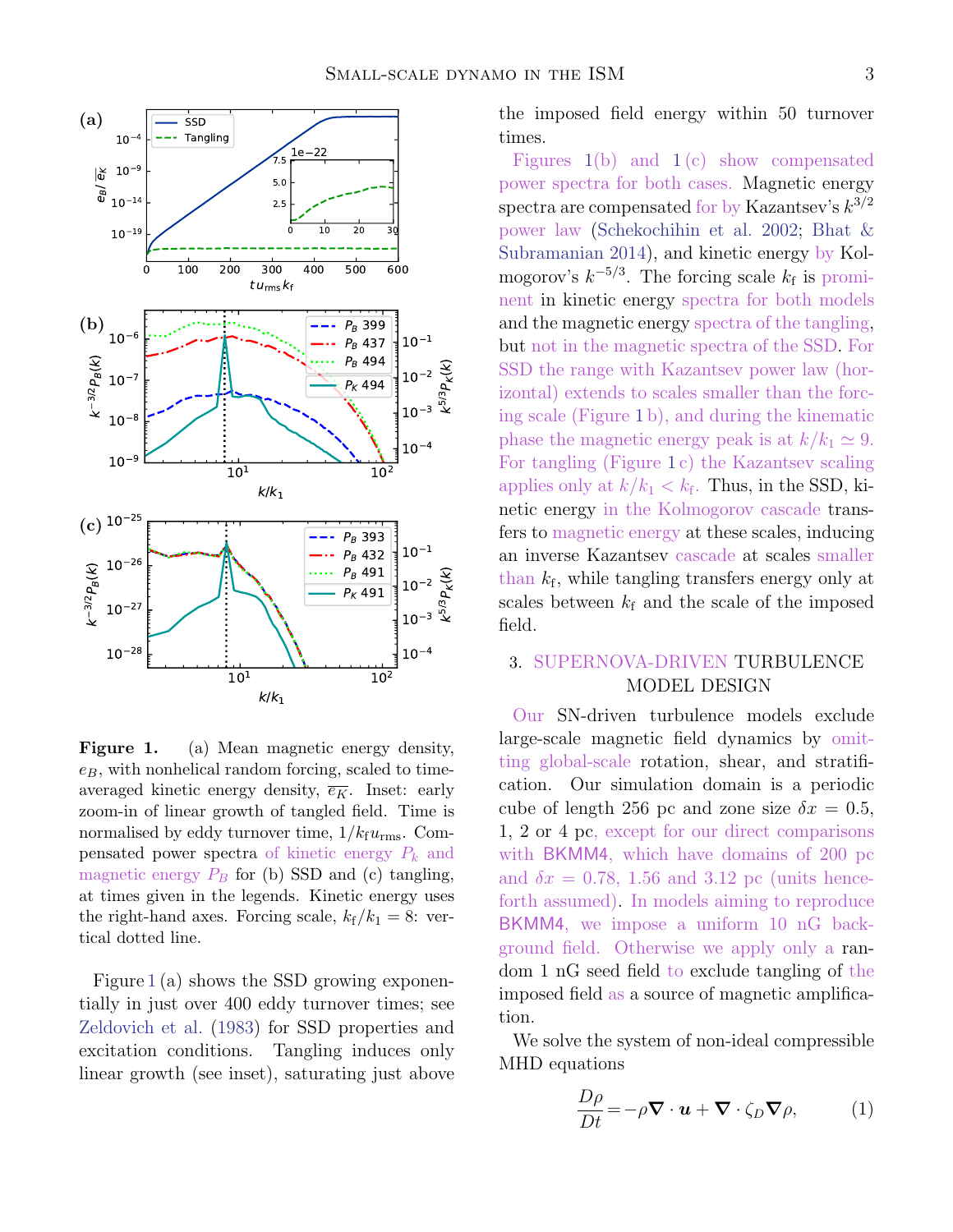<span id="page-3-1"></span>
$$
\rho \frac{D \mathbf{u}}{Dt} = \nabla E_{\text{kin}} \sigma - \rho c_{\text{s}}^2 \nabla (s/c_{\text{p}} + \ln \rho) + \mathbf{j} \times \mathbf{B}
$$
  
+  $\nabla \cdot (2\rho \nu \mathbf{W}) + \rho \nabla (\zeta_{\nu} \nabla \cdot \mathbf{u})$   
+  $\nabla \cdot (2\rho \nu_3 \mathbf{W}^{(3)}) - \mathbf{u} \nabla \cdot (\zeta_D \nabla \rho),$  (2)

<span id="page-3-2"></span>
$$
\rho T \frac{Ds}{Dt} = E_{\text{th}} \dot{\sigma} + \rho \Gamma - \rho^2 \Lambda + \eta \mu_0 \mathbf{j}^2 + 2\rho \nu |\mathbf{W}|^2 + \rho \zeta_{\nu} (\nabla \cdot \mathbf{u})^2 + \nabla \cdot (\zeta_{\chi} \rho T \nabla s) + \rho T \chi_3 \nabla^6 s - c_{\text{v}} T (\zeta_D \nabla^2 \rho + \nabla \zeta_D \cdot \nabla \rho), \quad (3)
$$

<span id="page-3-3"></span>
$$
\frac{\partial \mathbf{A}}{\partial t} = \mathbf{u} \times \mathbf{B} + \eta \nabla^2 \mathbf{A} + \eta_3 \nabla^6 \mathbf{A}, \qquad (4)
$$

with the ideal gas equation of state closing the system. Most variables take their usual meanings. Terms containing  $\zeta_D=2$ ,  $\zeta_v=5$  and  $\zeta_{\chi} = 2$  are applied to all ISM models and resolve shock discontinuities with artificial diffusion of mass, momentum, and energy proportional to shock strength (see [Gent et al.](#page-10-22) [2020,](#page-10-22) for details). Equations [\(2\)](#page-3-1) and [\(3\)](#page-3-2) include terms with  $\zeta_D$  to provide momentum and energy conserving corrections for the artificial mass diffusion applying in [\(1\)](#page-2-2). Shock diffusion is not applied to equation [\(4\)](#page-3-3), unlike in [Gent et al.](#page-10-12) [\(2013a\)](#page-10-12). This avoids excessive magnetic dissipation in shocks, where compression actually enhances it. Terms containing  $\nu_3$ ,  $\chi_3$  and  $\eta_3$ apply sixth-order hyperdiffusion to resolve gridscale instabilities (see, e.g., [Brandenburg & Sar](#page-9-4)[son](#page-9-4) [2002;](#page-9-4) [Haugen & Brandenburg](#page-10-23) [2004\)](#page-10-23), with coefficients optimal for each  $\delta x$ .

The simplified isothermal model considered above (Sect. [2\)](#page-1-0) solves only equations  $(1)$ ,  $(2)$ and [\(4\)](#page-3-3), without the shock-dependent diffusion or hyperdiffusion terms, and while setting  $\boldsymbol{B} = \boldsymbol{\nabla} \times \boldsymbol{A} + \boldsymbol{B}_{\text{imposed}}.$ 

In the ISM simulations SNe are exploded at uniform random positions at a Poisson rate  $\dot{\sigma}$ 

scaled by the solar neighborhood value  $\dot{\sigma}_{\rm sn} \simeq$ 50 kpc<sup>-3</sup> Myr<sup>-1</sup>. Explosions inject  $E_{th}$  =  $10^{51}$  erg thermal energy, except in dense regions, where a proportion  $(< 5\%)$  may be kinetic  $E_{kin}$ (see [Gent et al.](#page-10-22) [2020\)](#page-10-22). Models with common  $\dot{\sigma}$ have the same timing and location of explosions. Non-adiabatic heating Γ and cooling  $Λ(T)$  are included [\(Gent et al.](#page-10-12) [2013a\)](#page-10-12) following [Wolfire](#page-10-24) [et al.](#page-10-24) [\(1995\)](#page-10-24) and [Sarazin & White](#page-10-25) [\(1987\)](#page-10-25).

Unlike past experiments [\(Gent et al.](#page-10-12) [2013a,](#page-10-12)[b,](#page-10-26) [2020\)](#page-10-22), thermal diffusivity,  $\chi$ , is omitted as the artificial diffusivities are adequate to ensure numerical stability. The physical effects of thermal conductivity can be expected to be relevant only at the unresolved or marginally resolved Field length defined by [Begelman & Mc-](#page-9-5)[Kee](#page-9-5) [\(1990,](#page-9-5) named after George Field, not the magnetic field). For comparison to our models with physical diffusivity and understanding of the effects of purely numerical diffusivity, we also run an ideal MHD model with  $\eta = 0$  and  $\nu = 0$ .

We determine how low a physical resistivity  $\eta$  can be resolved by varying it from  $10^{-5}$  to  $10^{-3}$  kpc km s<sup>-1</sup> (units assumed henceforth). We also test the effect of Pm =  $\nu/\eta$ , varying  $\nu$ with  $\eta = 10^{-4}$  or varying  $\eta$  with  $\nu = 10^{-3}$ . Our direct comparison with the results of BKMM4 uses Pm = 2.5, apart from one run using  $\eta =$  $\nu = 0.$ 

#### 4. RESULTS

#### 4.1. Resolution and convergence

<span id="page-3-0"></span>Figure [2](#page-4-0) shows magnetic energy as a function of time for models with  $\eta = 10^{-4}$  and 10<sup>−</sup><sup>3</sup> , as well as a direct comparison of our technique to BKMM4. We find that numerical diffusion still dominates at these resolutions for the lower resistivity, as can be seen from the increasing speed of the SSD with resolution, but that a converged SSD solution emerges at the higher value for parsec resolution. Saturation at around 5% of  $\overline{e_K}$  appears to be a well-converged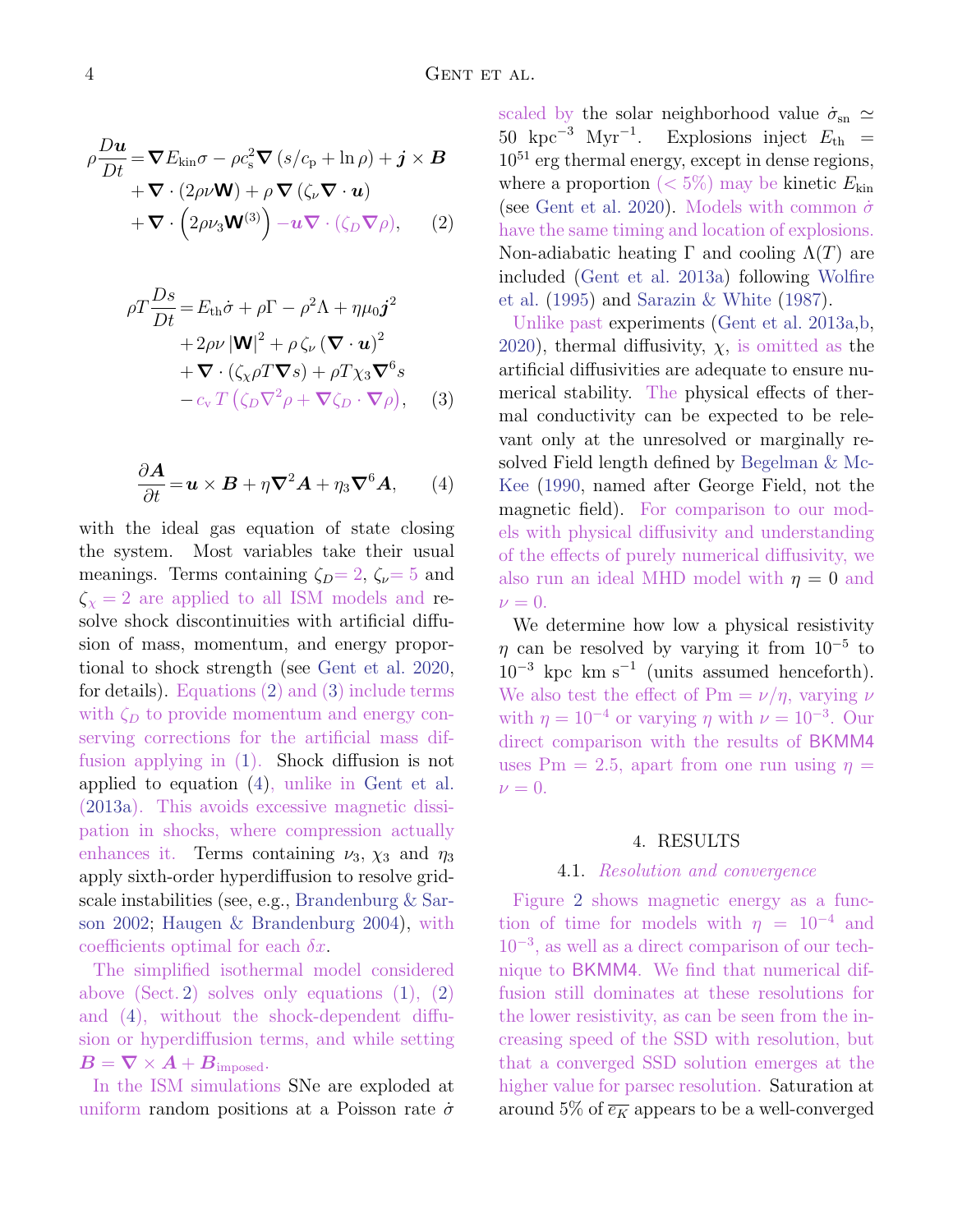

<span id="page-4-0"></span>Figure 2. Magnetic energy density shown for resolutions  $\delta x$  given in the legends for models with resistivity (a)  $\eta = 10^{-4}$ , and (b)  $\eta = 10^{-3}$ , scaled by the time-averaged kinetic energy density  $\overline{e_K}$ , and (c) matching BKMM4 scaled by  $E_{\text{th}}$  and viscosity  $\nu$  included in the legend.

result. The  $\eta = 10^{-3}$  models show false convergence [\(Fryxell et al.](#page-10-27) [1991\)](#page-10-27) of solutions with similar magnetic energy decay at  $\delta x \geq 2$ . We note that strong fluctuations in the characteristics of the flow occur at the low  $\dot{\sigma}$  that we choose to avoid thermal runaway [\(Li et al.](#page-10-28) [2015\)](#page-10-28), with thermal phases occupying changing fractional volumes (e.g. [Gatto et al.](#page-10-29) [2015\)](#page-10-29) and hosting SSD instabilities with different thresholds and growth rates.

BKMM4 chose a higher  $\dot{\sigma}$  than the low value we choose for our fiducial runs to preserve multiphase thermal structure in our periodic numerical domain. We did run direct comparisons at varying resolution to  $BKMM4$  (Figure [2](#page-4-0)(c)) using  $\dot{\sigma} = 8\dot{\sigma}_{\rm sn}$ . This high  $\dot{\sigma}$  rapidly drives thermal runaway resulting in high temperatures  $T > 10<sup>7</sup>$  K. The growth rate is faster than in our fiducial models, reflective of the single phase kinematics and more persistent forcing rate, yet still saturating at about 5% of  $\overline{e_K}$ . At equivalent resolution, the sixth-order Pencil Code has lower diffusion than the second-order Godunov code used by BKMM4. As a result, we find faster growth at equivalent resolution; we include a lower resolution run that demonstrates consistency with BKMM4.

We can also examine the properties of the flow and magnetic field through their energy spectra (Figure [3\)](#page-5-0). The kinetic spectra (a–c right panels) for  $\delta x \leq 1$  agree well at all scales above the viscous cutoff, which appears, as expected, at lower k for  $\delta x = 1$  than  $\delta x = 0.5$ . By contrast the kinetic spectra for  $\delta x \geq 2$  differ and exhibit significant energy losses at all scales, indicating only solutions for  $\delta x \lesssim 1$  have converged.

The addition of viscosity  $\nu = 10^{-3}$ , indicated by the magenta curves in panels (b) and (c), makes little difference to the shape of the magnetic or kinetic energy spectra. The magnitude of the magnetic energy spectrum increases somewhat with the addition of viscosity, as can also be seen from comparing dotted light and dark blue lines in Figure [4](#page-6-0) (a2).

We have shown that SSD turbulence converges for  $\delta x \leq 1$ . Underresolving SN driven turbulence results in a significant loss of energy at all scales. The SSD for  $0.2\dot{\sigma}_{\rm sn} \leq \dot{\sigma} \leq 8\dot{\sigma}_{\rm sn}$ saturates in the ISM at about  $5\%$ <sub> $\overline{e_K}$ </sub> and grows more rapidly with increasing SN rate.

4.2. Effective resistivity and Prandtl number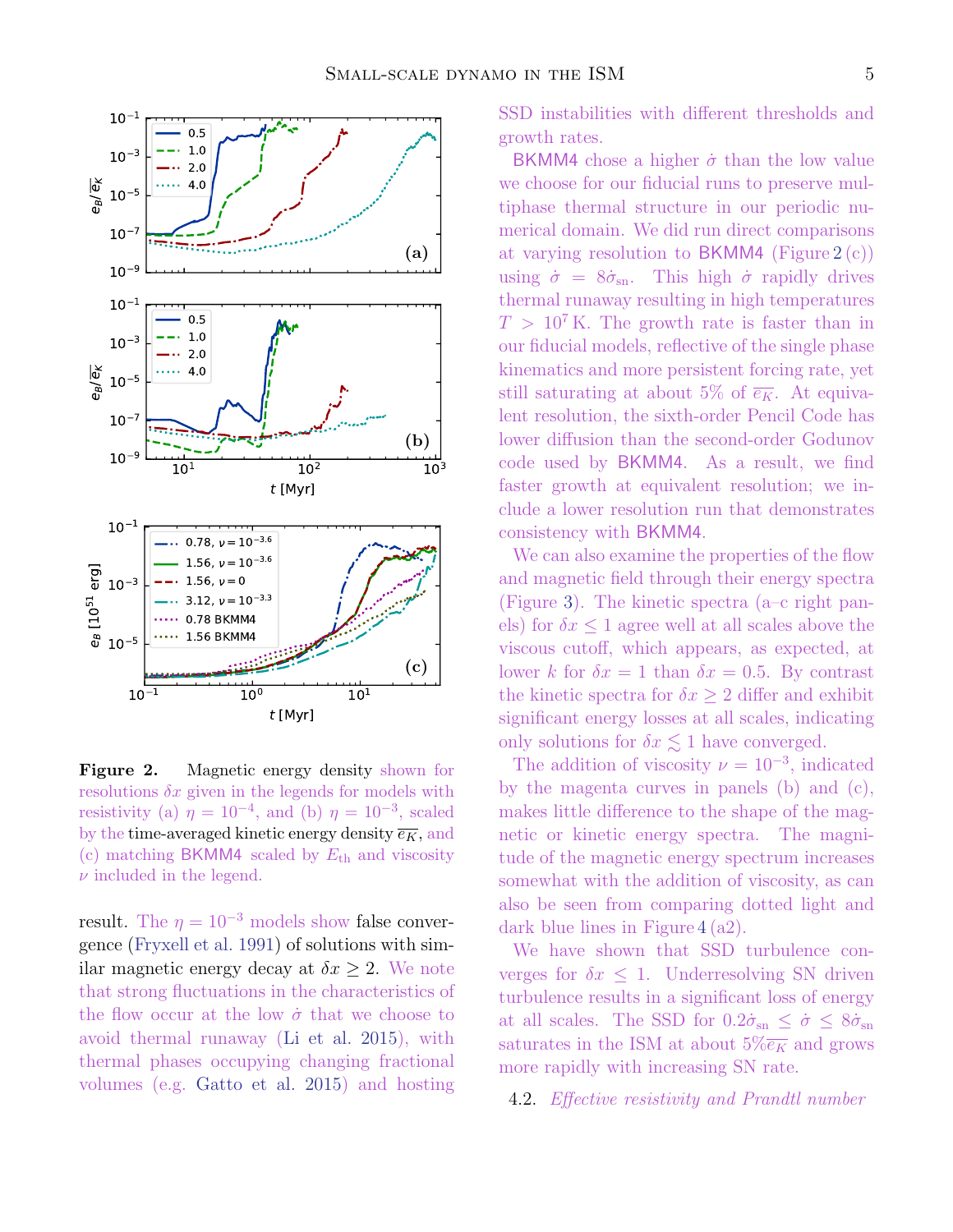

<span id="page-5-0"></span>Figure 3. Compensated magnetic (left) and kinetic (right) energy spectra. Compensation is for the Kazantsev spectrum  $k^{3/2}$  (left) or the Kolmogorov spectrum  $k^{-5/3}$  (right). (a)–(c): Samples at  $t = 27.5$  Myr for  $\delta x$  given in the legend for resistivity  $\eta$  and supernova rate  $\dot{\sigma}$  as indicated on each panel. Field strengths reached differ between models at this time (see Fig. [2\)](#page-4-0). Viscosity  $\nu = 0$ , except  $\nu = 10^{-3}$  for models identified by Pm. (d): Samples taken at different times but similar field strength at  $\eta$  and  $\dot{\sigma}$  as indicated in the legend, with the highest supernova rate being the  $\delta x = 1.56$  run from the comparison with BKMM4 and  $\delta x = 2$  otherwise.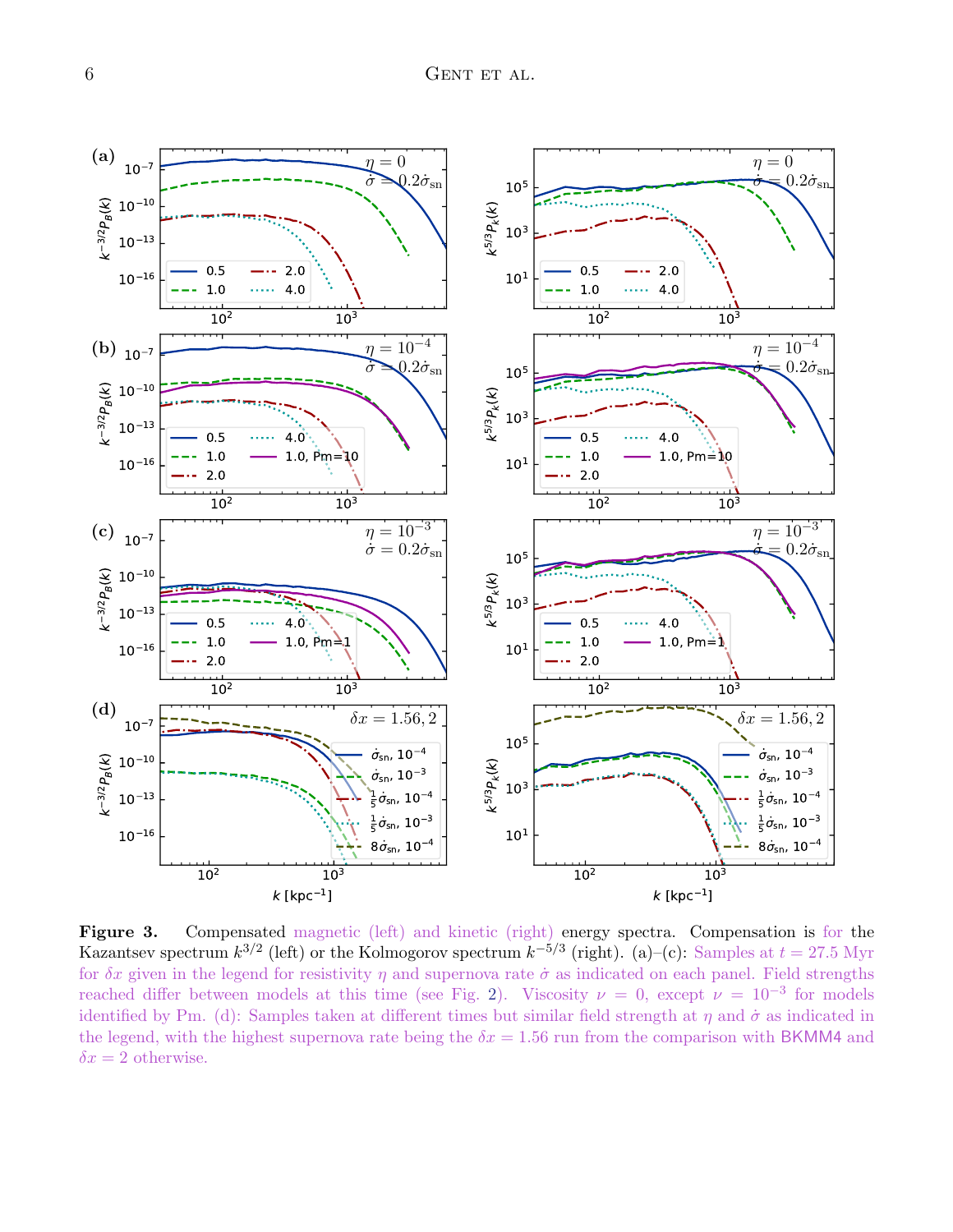

<span id="page-6-0"></span>**Figure 4.** Magnetic energy density  $e_B$  normalized by the time-averaged kinetic energy  $\overline{e_K}$  for values given in each panel of resolution  $\delta x$  and SN rate  $\dot{\sigma}$ . Time axes extend for  $\delta x \geq 2$  to accommodate SSD saturation. Captions indicate resistivity  $\eta$ , with viscosity  $\nu = 0$ , unless indicated otherwise or where Pm =  $\nu/\eta$  is varied with  $\nu$  fixed (b1) or  $\eta$  fixed (b2). Line styles in (a1) also apply in (a2).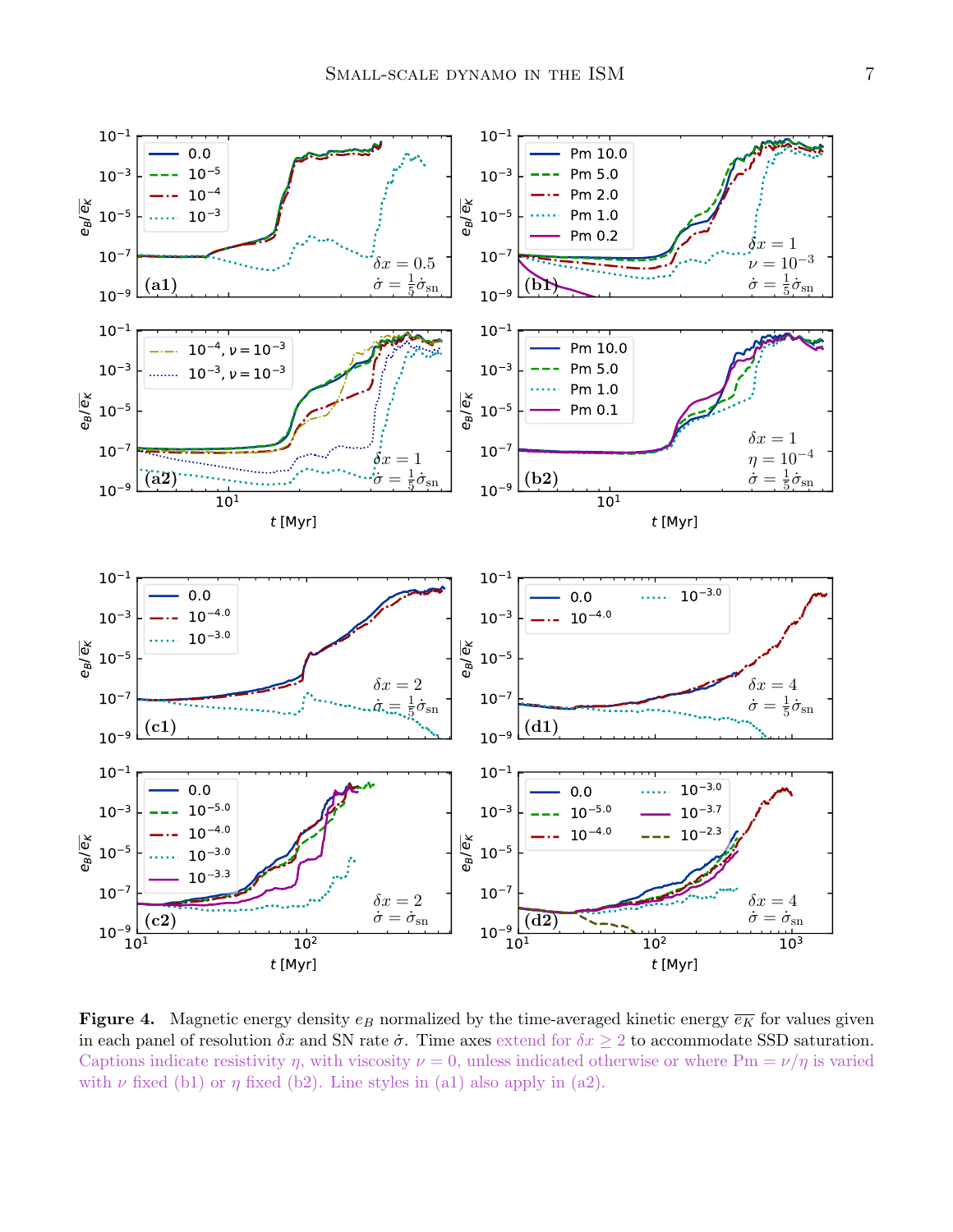To understand the role of physical resistivity  $\eta$  and viscosity  $\nu$  on the SSD, we need to determine the value at each resolution where they exceed numerical diffusion in strength. Figure [4](#page-6-0) shows that a physical resistivity of  $\eta = 10^{-5}$ makes no impact on field growth at  $\dot{\sigma} = 0.2 \dot{\sigma}_{\rm sn}$ , while  $\eta = 10^{-3}$  clearly dominates over numerical resistivity at all resolutions. The exact value of the minimum physical resistivity does seem to vary not just with  $\delta x$  but also with  $\sigma$ , as can be seen by comparison of the  $\eta = 10^{-4}$  and  $10^{-5}$ cases.

When we consider  $e_B$  for the models with only numerical viscosity (Fig [4](#page-6-0) a, c, d),  $\eta \geq 10^{-3}$  initially appears sufficient to suppress SSD. At low resolution this remains so for  $\dot{\sigma} = 0.2 \dot{\sigma}_{\rm sn}$  (panels c1 and d1), apart from a transitory surge near 100 Myr for  $\delta x = 2$ . However, for  $\dot{\sigma} = \dot{\sigma}_{\rm sn}$  within 100 Myr SSD is evident. Only,  $\eta = 0.005$  dampens SSD (panel d2). The mean sonic Mach number  $\overline{M_s} = 0.8$  for  $\dot{\sigma} = \dot{\sigma}_{\rm sn}$ , compared to 0.5 for  $0.2\dot{\sigma}_{\rm sn}$ . A higher  $M_{\rm s}$  has been demonstrated to impede an SSD in isothermal turbulence [\(Hau](#page-10-17)[gen et al.](#page-10-17) [2004b\)](#page-10-17), which is contradicted here.

The kinetic energy spectra in Figure [3](#page-5-0) may show the resolution of this contradiction. They display a bottleneck effect [\(Falkovich](#page-10-30) [1994;](#page-10-30) [Haugen et al.](#page-10-15) [2003\)](#page-10-15), an energy cascade less efficient than  $k^{-5/3}$  leading to an accumulation of power and then rapid dissipation at high  $k$ . This bottleneck shifts to lower k as  $\delta x$  (panels a–c) and  $\dot{\sigma}$  increase (panel d). The deeper into the magnetic energy spectrum this peak extends, the more scales available for transfer to magnetic energy and the more efficient the SSD. The critical resistivity above which SSD is suppressed, therefore, increases with  $\dot{\sigma}$ , within the range considered. Even at  $\dot{\sigma} = 0.2$ , for  $\eta = 10^{-3}$ and  $\delta x \leq 1$  SSD occurs after  $20 - 40$  Myr.

Resistivity contributes to Rm, which is expected to control the onset of the SSD and affect growth rate. We therefore anticipate that lower  $\eta$  would correlate with higher growth rate



<span id="page-7-0"></span>Figure 5. Compensated spectra as in Figure [3](#page-5-0) of magnetic (a1, b1) and kinetic (a2, b2) energy at times given in the legends (combined for each pair) for  $\delta x$  and  $\dot{\sigma}$  indicated. Resistivity is  $\eta = 10^{-4}$ .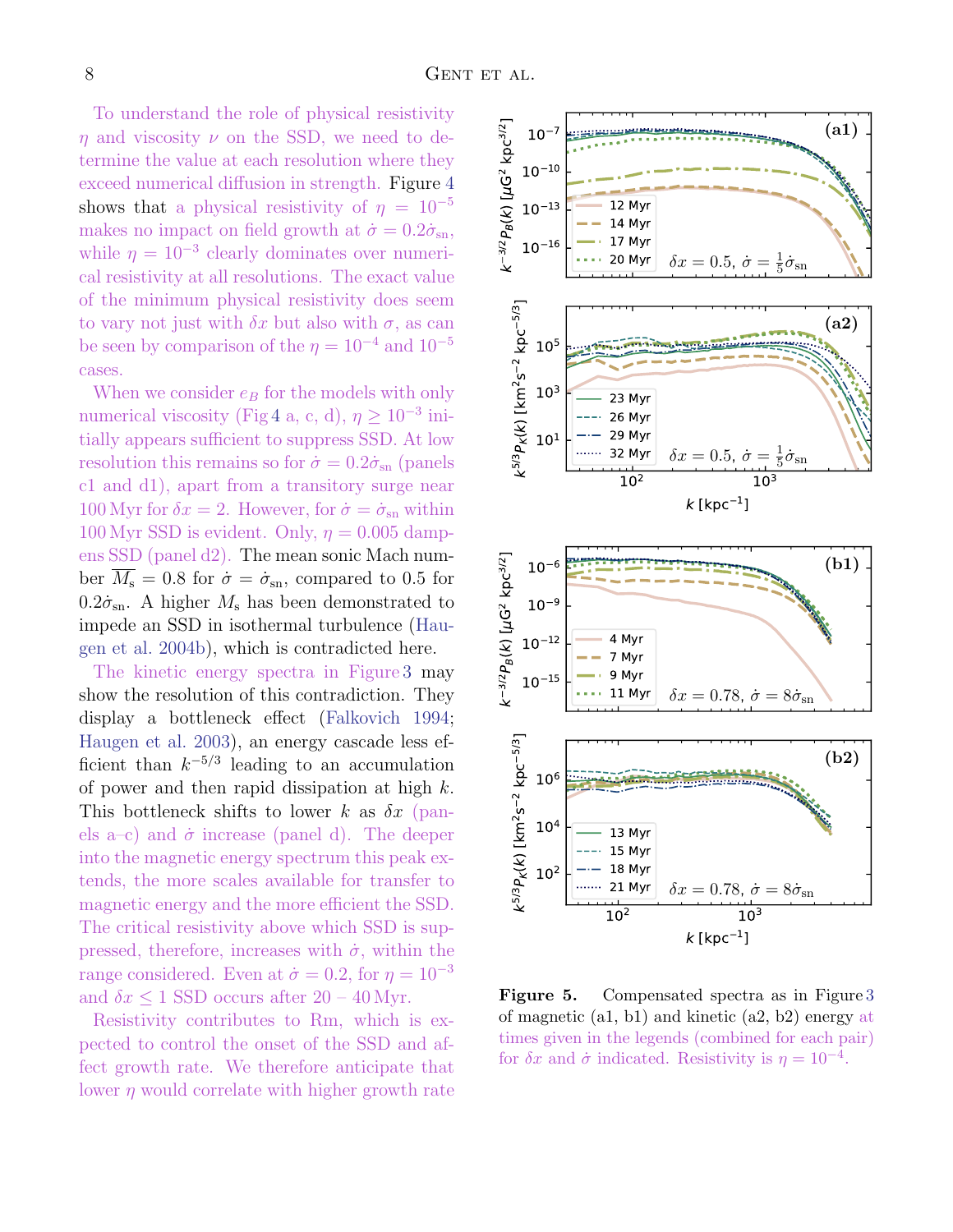4.3. Tangling of the imposed field We now examine whether the field growth seen in our models could be due to tangling. In

Sect. [2](#page-1-0) we argued that tangling should produce linear growth rate, with dissipation dominating scales below the forcing range. Conversely, an SSD leads to exponential growth and a Kazantsev cascade extending below the forcing scale.

SN-driven turbulence does not have a single forcing scale, because of explosions randomly located in the heterogeneous ISM. Instead, the forcing is distributed at scales of roughly 60– 200 pc [\(Joung & Mac Low](#page-10-32) [2006;](#page-10-32) [de Avillez](#page-10-33) [& Breitschwerdt](#page-10-33) [2007;](#page-10-33) [Hollins et al.](#page-10-34) [2017\)](#page-10-34), or  $k \sim 30$ –105 kpc<sup>-1</sup>.

In Figures [2](#page-4-0) and [4](#page-6-0) we indeed demonstrate strong exponential growth over multiple orders of magnitude for sufficiently low resistivity, at varying supernova rate  $\dot{\sigma}$ , numerical resolution  $\delta x$ , and physical viscosity  $\nu$ . Apparently linear growth occurs only with high physical resistivity.

We now turn to the power spectra. Figure [5](#page-7-0) shows compensated spectra over time during intervals that span epochs with distinct rates of SSD growth followed by saturation. The compensated magnetic energy spectra in Figure [5](#page-7-0) (a1, b1) have peaks conforming to the end of the Kazantsev range.

For  $\dot{\sigma} = 0.2 \dot{\sigma}_{\rm sn}$  up to 14 Myr this peak is at  $k \approx 200 \text{ kpc}^{-1}$  while the SSD grows slowly. During accelerated growth the Kazentsev range extends to  $k \gtrsim 700 \text{ kpc}^{-1}$ , above the forcing scale and consistent with SSD as shown in the uniform, isothermal model (Fig. [1b](#page-2-1)). The peak contracts upon saturation to  $k < 200 \text{ kpc}^{-1}$ , consistent with no further dynamo (Fig. [1c](#page-2-1)).

In Figure [5](#page-7-0) (b1) until 7 Myr there is no Kazantsev range and the peak energy increases as  $k \to 0$ , a signature of tangling of the imposed field However, as the magnetic field grows much larger than the imposed field, this signature disappears and the peak shifts to high k.

[\(Schekochihin et al.](#page-10-31) [2007\)](#page-10-31). This mainly is the case when we compare models with  $\delta x \leq 1$  at concurrent stages in their evolution. However, in Figure [4](#page-6-0) (c2) there are some anomolous patterns, where higher  $\eta$  models overtake lower  $\eta$ models, e.g., at 80 Myr. To explore this further we include experiments with  $\delta x = 1$  and  $\nu > 0$ , and examine the effect of Pm on the SSD (Figure [4](#page-6-0) b1, b2). We identify each model by  $Pm = \nu/\eta$ , but due to the inclusion of shock and hyper diffusivities, the effective Pm and, indeed, Rm vary substantially across space and time.

Plotted in panel b2, where we fix  $\eta = 10^{-4}$ and vary  $\nu$ , initial growth of  $e_B$  is faster for  $Pm = 0.1$  than for higher values. This is a regime less conducive to exciting the SSD than the high Pm regime typical of the ISM [\(Hau](#page-10-16)[gen et al.](#page-10-16) [2004a\)](#page-10-16). A plausible explanation may be that the higher fluid Reynolds number, Re, could facilitate the dynamo. We therefore set a physical viscosity  $\nu = 10^{-3}$  and vary  $\eta$ . Plotted in panel (b1) the growth rates mainly conform to our expectations, except for  $Pm = 5$  between 20 and 40 Myr. We confirm that  $\eta \geq 10^{-2.3}$ suppresses SSD at  $\dot{\sigma} = 0.2\dot{\sigma}_{\rm sn}$ . While the saturation level is insensitive to Pm, with  $\nu$  fixed (panel b2), the saturation level increases with Pm for  $\eta$  fixed (panel b1), indicating saturation level is sensitive to Re. We also include two of these plots in panel (a2) for comparison to  $\nu = 0$ . Comparing the kinetic energy spectra (magenta) models in Figure [3](#page-5-0) (b2, c2),  $\nu$  alters very little.

We have shown that the critical resistivity for SSD in the ISM with a low SN rate is  $10^{-2.3}$  >  $\eta_{\text{crit}}$  >  $10^{-3}$  and that this increases with increasing  $\dot{\sigma}$  within the range considered. Although higher Rm and Pm generally increase growth rate and saturation in line with theoretical expectations, there is considerable variation, likely due to intermittency in the multiphase ISM.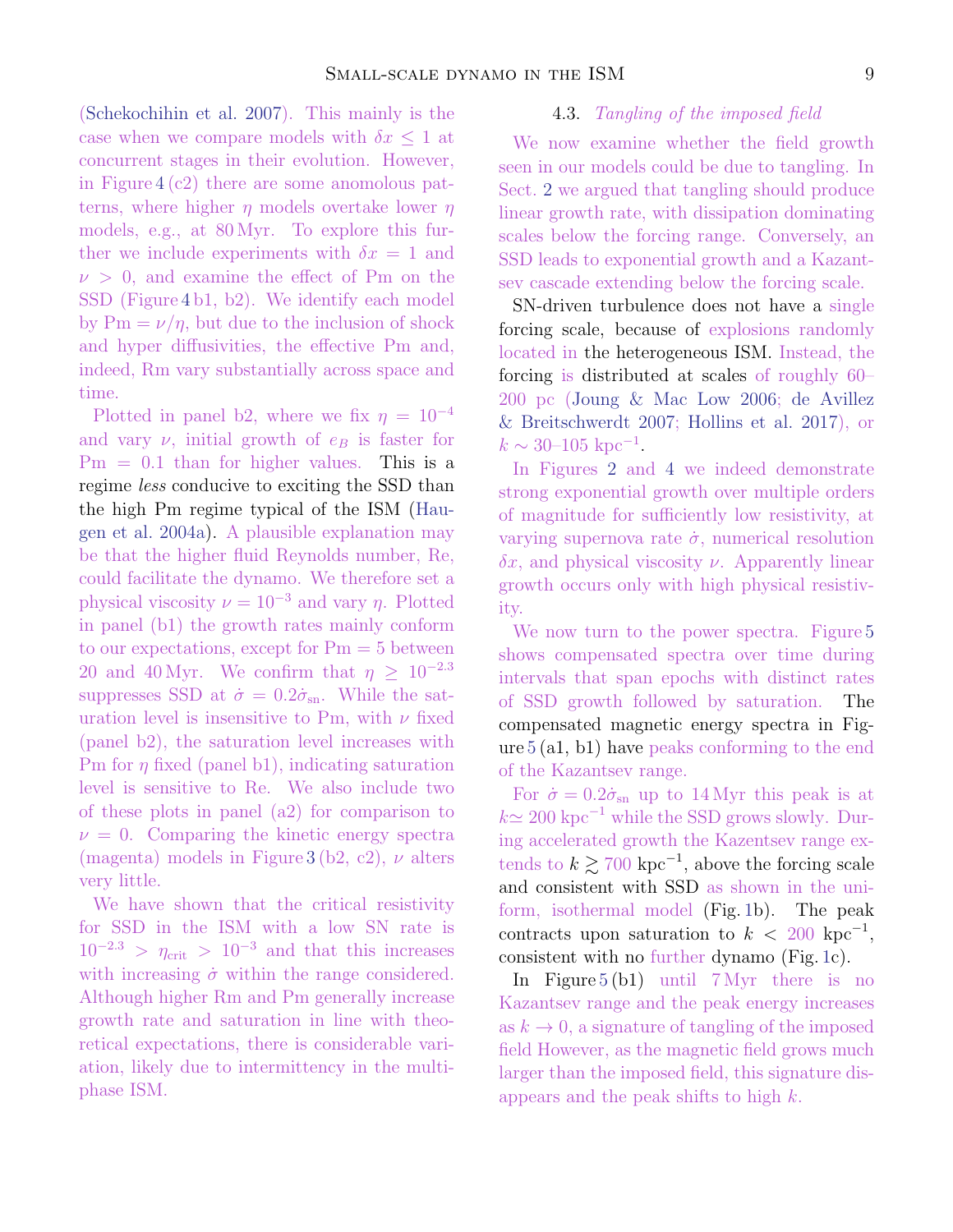We have demonstrated that the magnetic field amplification in BKMM4 is due to SSD. Tangling of the imposed field is initially present, but is dominated by SSD. Our other models confirm an imposed field is not required.

# 5. CONCLUSIONS

<span id="page-9-2"></span>Through the most extensive resolution and parameter study to date, we demonstrate in this Letter that SSD likely occurs easily in the ISM. The critical resistivity is  $0.005 > \eta_{\text{crit}} \geq$ 0.001 kpc km s<sup>-1</sup> for supernova rate  $\dot{\sigma} = 0.2 \dot{\sigma}_{\rm sn}$ and increasing over the range considered  $\dot{\sigma} \in$  $(0.2 \dot{\sigma}_{\rm sn}, 8 \dot{\sigma}_{\rm sn})$ . The SSD saturates at about 5% of the equipartition kinetic energy density. This level is insensitive to Pm, but increases with increasing Re. We find that the conventional approach from dynamo theory of categorising the turbulence according to Rm based on a forcing scale  $\ell$ , mean random velocity  $u_{\rm rms}$  and resistivity  $\eta$  is inadequate for such a complicated system.

We show that simulations with insufficient resolution can appear to converge to a false solution lacking dynamo activity (Fig. [2b](#page-4-0)). This can occur because these simulations are not scale independent. The SN energy input and the physically motivated ISM cooling processes impose length and time scales that must be adequately resolved. We obtain convergent results for SSD with grid resolution  $\delta x \lesssim 1$ .

We confirm, by comparing models with and without an imposed magnetic field, that the field amplification obtained in SN-driven ISM turbulence by [Balsara et al.](#page-9-0) [\(2004\)](#page-9-0) was evidence of an SSD and not only due to tangling of their imposed field. A seed field of less than 1 nG can be amplified to saturation at microgauss levels within about 10 Myr (Figure [2\)](#page-4-0). Unlike isothermal turbulence, high Mach numbers do not necessarily impede SSD in the ISM with increasing SN forcing.

[Gressel et al.](#page-10-5) [\(2008\)](#page-10-5) and [Gressel & Elstner](#page-10-9) [\(2020\)](#page-10-9) have  $\delta x = 8.3$  and 6.7 pc, respectively, and  $\eta \simeq 10^{-2.2}$  kpc km s<sup>-1</sup>, which appears to exclude an SSD. [Gent et al.](#page-10-26) [\(2013b\)](#page-10-26) with  $\delta x = 4$  pc applied  $\eta \simeq 10^{-3.1}$  kpc km s<sup>-1</sup>, which would support SSD for  $\dot{\sigma} \simeq \dot{\sigma}_{\rm sn}$ . We can now construct LSD experiments to explore how SSD impacts the onset of LSD, critical Ω, and dependence on  $\dot{\sigma}$ .

### ACKNOWLEDGMENTS

We thank O. Gressel and D. Elstner for discussions inspiring this work, and the anonymous referee for comments producing substantial improvement of the presentation. FAG and MJK acknowledge support from the Academy of Finland ReSoLVE Centre of Excellence (grant 307411) and the ERC under the EU's Horizon 2020 research and innovation programme (Project UniSDyn, grant 818665) and computational resources from CSCIT Center for Science, Finland, under Grand Challenge GDYNS Project 2001062. M-MML was partly supported by US NSF grant AST18-15461.

Software: Pencil Code [\(Brandenburg &](#page-9-6) [Dobler](#page-9-6) [2002;](#page-9-6) [Brandenburg et al.](#page-9-7) [2020\)](#page-9-7)

## REFERENCES

- <span id="page-9-1"></span>Balsara, D. S., & Kim, J. 2005, ApJ, 634, 390
- <span id="page-9-0"></span>Balsara, D. S., Kim, J., Mac Low, M.-M., &
- Mathews, G. J. 2004, ApJ, 617, 339
- <span id="page-9-5"></span>Begelman, M. C., & McKee, C. F. 1990, ApJ, 358, 375
- <span id="page-9-3"></span>Bhat, P., & Subramanian, K. 2014, ApJL, 791, L34
- <span id="page-9-6"></span>Brandenburg, A., & Dobler, W. 2002, Computer Physics Communications, 147, 471
- <span id="page-9-4"></span>Brandenburg, A., & Sarson, G. R. 2002, PhRvL, 88, 055003
- <span id="page-9-7"></span>Brandenburg, A., Johansen, A., Bourdin, P. A., et al. 2020, arXiv e-prints, arXiv:2009.08231